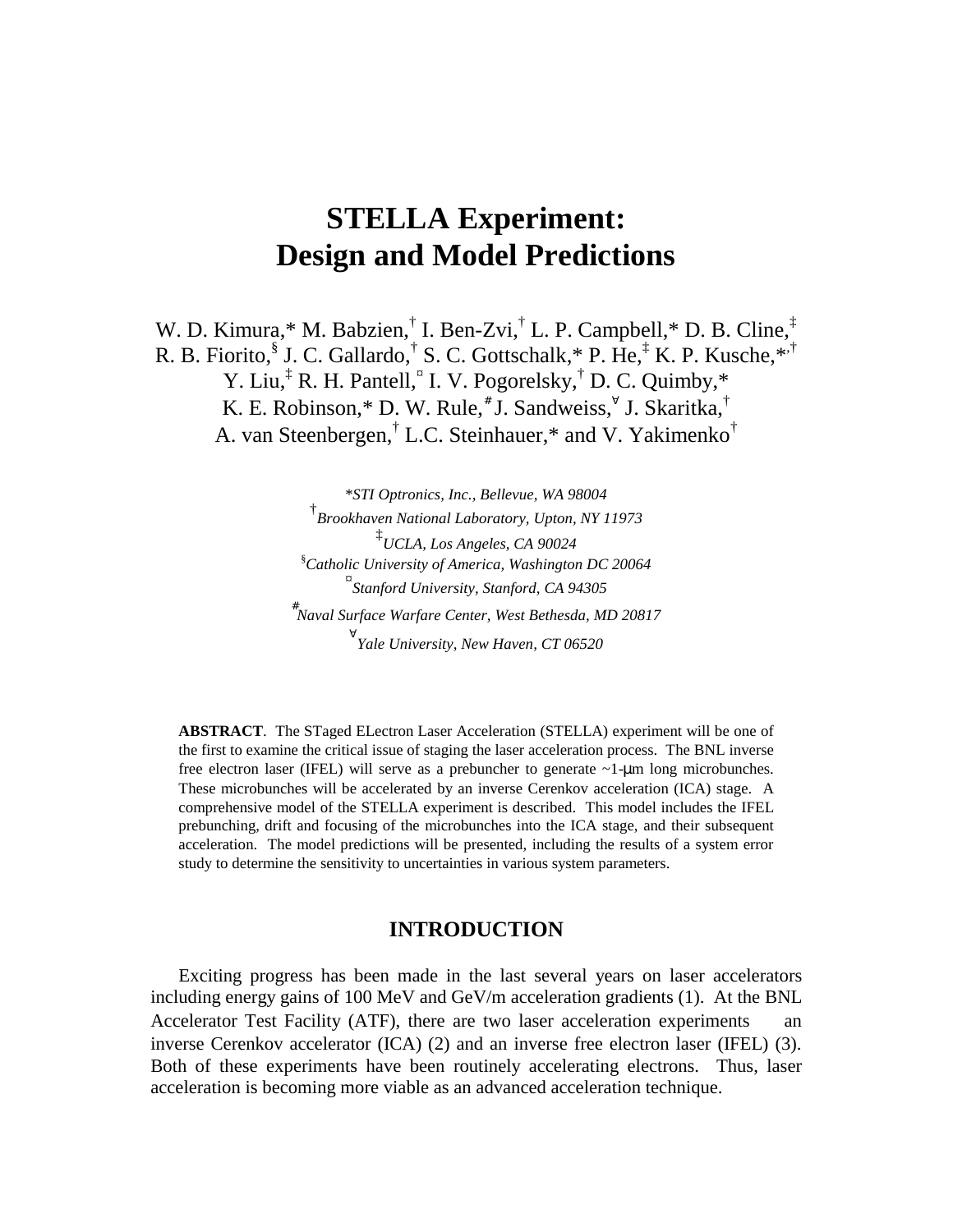Now the next logical step in its evolution is to address the issue of multiaccelerator module staging and acceleration of the microbunches produced during the laser acceleration process. To efficiently accelerate the electrons throughout these stages it is necessary to prebunch the electrons into a microbunch whose longitudinal length is a small fraction of the accelerating wave. In laser accelerators this accelerating wave can be of order 10 µm. Evidence of microbunching at optical wavelengths has already been detected from the IFEL using a coherent transition radiation (CTR) diagnostic (4).

Staging requires rephasing the microbunches with the accelerating light wave. Efficient acceleration of the electrons contained within a microbunch also requires trapping the electrons within the acceleration potential well. This implies the need to minimize effects that can lead to bunch smearing where the electrons no longer stay within the main bunch distribution. This may be due to trajectory differences of the electrons within the microbunch, gas scattering effects in the case of ICA, and spacecharge spreading. While these effects are analogous to those encountered in microwave linacs, they can have a much greater impact in laser acceleration because of the orders of magnitude shorter wavelengths that are involved.

Therefore, the primary goal of the Staged Electron Laser Acceleration (STELLA) experiment is to demonstrate effective trapping and acceleration within an ICA acceleration stage of microbunches generated by an IFEL. During the course of this experiment, we will be addressing the many issues related to generation and preservation of the microbunch, and effective control of the rephasing process. These results will directly benefit other laser acceleration research by demonstrating that efficient staging is possible. This accomplishment will open the door to the next step of adding multiple laser acceleration stages in series to achieve high net energy gain.

#### **DESCRIPTION OF EXPERIMENT**

Figure 1 is a conceptual layout of the STELLA experiment. The *e*-beam from the ATF linac, which consists of a single 10-ps macropulse, enters the IFEL prebuncher from the left. A beam splitter sends a relatively small amount of laser power to the IFEL for modulating the electron energy. The objective is to modulate the energy just enough so that maximum bunching occurs at the end of the drift region just before the entrance to the ICA laser acceleration stage. The rest of the laser power passes through a trombone delay line and to the ICA stage. This trombone delay line will be used to adjust the relative phase of the laser light in the ICA cell with the microbunches created by the IFEL.

For a given wiggler configuration (i.e., spacing and magnetic field strength), *e*beam energy, and laser wavelength, the optimum bunching distance for the IFEL is controlled by the amount of energy modulation imparted by the laser beam. Therefore,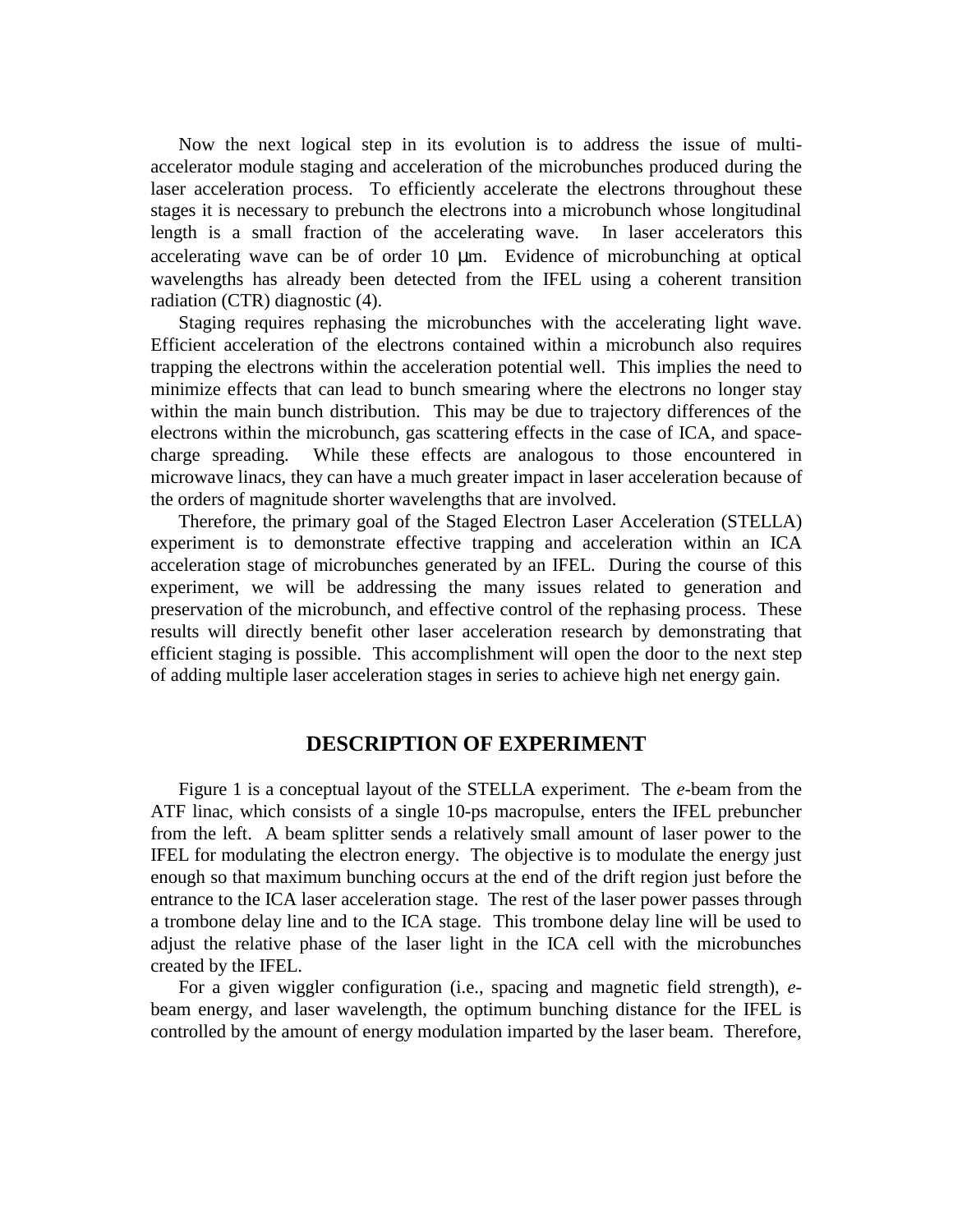

**FIGURE 1**. Conceptual layout for STELLA experiment.

during the experiment the IFEL prebunching characteristics can be "tuned" by adjusting the amount of laser power sent into the IFEL.

Between the IFEL and the ICA gas cell is a drift space in which quadrupoles will be located to focus the *e*-beam into the ICA gas cell. Next comes the ICA laser accelerator stage located at the end of the drift distance. The primary technical issue here is properly rephasing the optically bunched beam with the laser light wave in the ICA cell so that the bunch is trapped and accelerated.

## **IFEL, ICA, and ATF System Parameters for STELLA**

A schematic layout of the BNL IFEL (3) is given in Fig. 2. The ATF  $CO<sub>2</sub>$  laser beam is focused into a 2.8 mm ID 60-cm long sapphire circular waveguide located inside the 47-cm long wiggler. The guide extends beyond the front of the wiggler to permit the proper laser mode  $(HE_{11})$  to form within the guide and eliminate other unwanted modes.



**FIGURE 2**. Schematic layout for BNL IFEL experiment.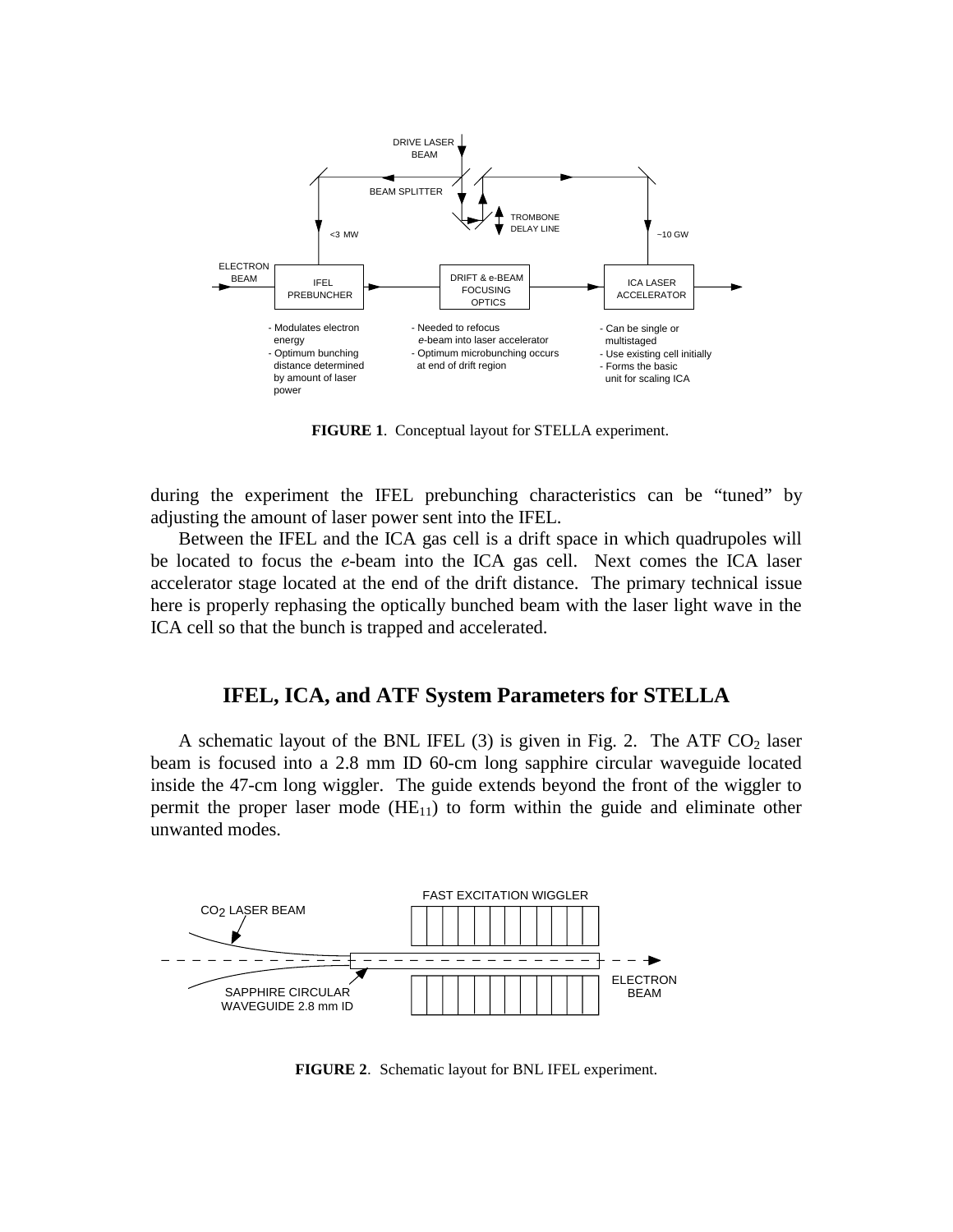

**FIGURE 3**. Basic geometry for inverse Cerenkov accelerator. From Ref. (6).

From earlier analysis (5) the IFEL wiggler parameters for STELLA have been selected to be: wiggler length  $L_w = 47$  cm,  $\lambda_w = 3.3$  cm (untapered), gap = 4 mm, *K* parameter  $= 2.86$ , and on-axis peak field  $= 0.93$  T. An untapered wiggler was found to provide the needed amount of energy modulation while at the same time being more tolerant of variations in the *e*-beam and laser beam parameters.

Figure 3 shows the basic scheme for the inverse Cerenkov accelerator. A radially polarized laser beam is focused by an axicon onto the *e*-beam traveling through a gas cell filled with  $H_2$  gas (6). The laser light intersects the  $e$ -beam at the Cerenkov angle for phase matching, i.e.,  $\theta_c = \cos^{-1}(1/n\beta)$ , where *n* is the index of refraction of the gas, and  $\beta$  is the ratio of electron velocity to the velocity of light. The electrons enter and exit the gas cell through thin diamond windows.

Previous analysis (5) demonstrated the importance of minimizing electron scattering off the windows and gas molecules. Scattering degrades the ability to trap the electrons within the microbunch. During STELLA the gas cell is being modified to reduce scattering by using thinner diamond windows (1  $\mu$ m thick instead of 2.1  $\mu$ m) and shortening the interaction length to 6.5 cm. With these changes, the model predicts that the effects of scattering will be reduced to the point where other effects, such as emittance and intrinsic energy spread, become dominant factors. The other gas cell parameters remain the same, i.e.,  $\theta_c = 20$  mrad and gas pressure  $\approx 1.8$  atm.

Table 1 lists the system requirements for the ATF linac and ATF psec  $CO<sub>2</sub>$  laser. These were determined from the integrated modeling analysis discussed below. We should note that most of these values have been already demonstrated by the ATF or are achievable with the present system.

#### **DESCRIPTION OF DESIGN ANALYSIS**

The design of the STELLA experiment is made more complex by the need to create and maintain micron-sized microbunches throughout the system. To understand how the various physical parameters affect this process, an integrated model was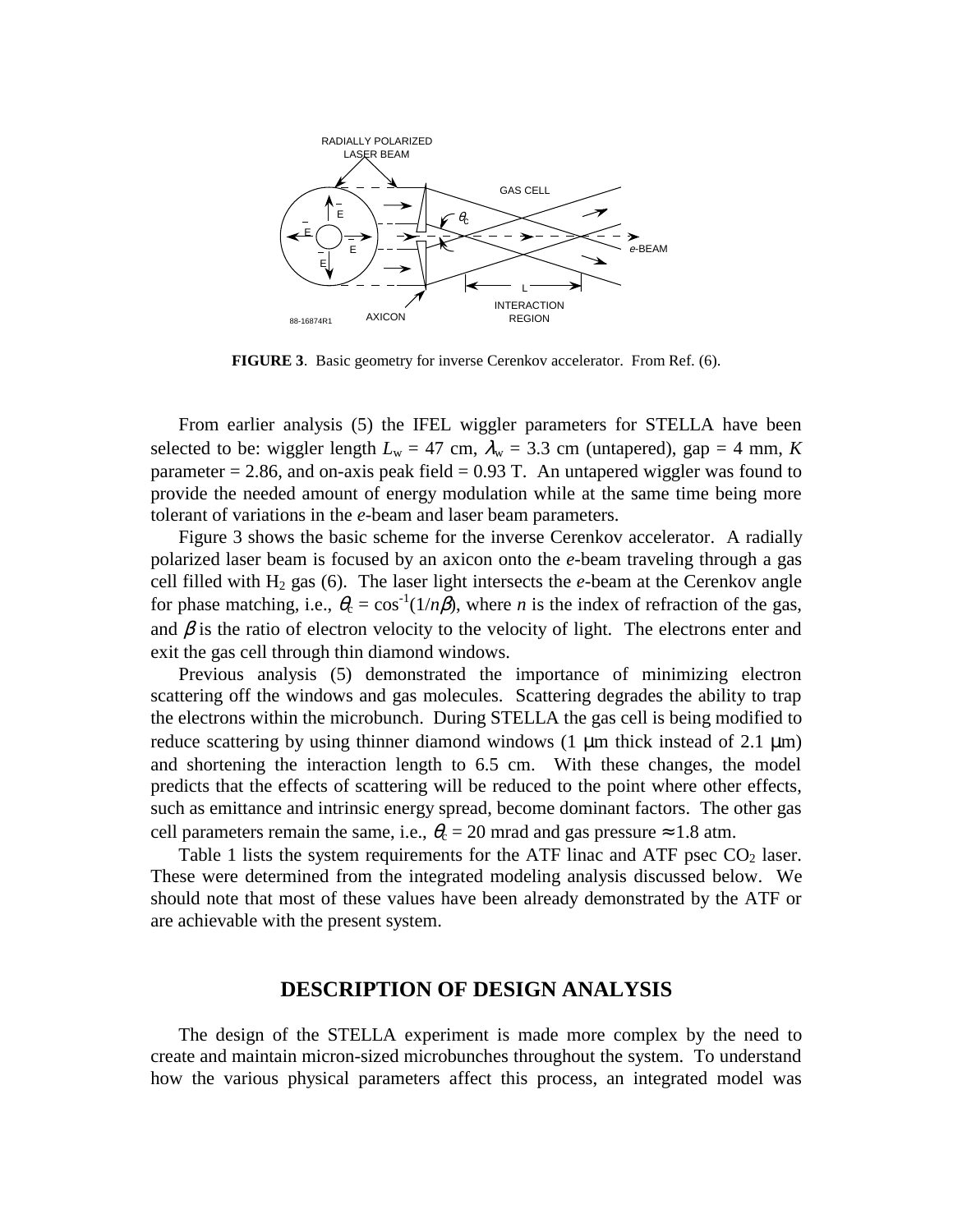| <b>Parameter</b>                      | <b>Value Needed for STELLA</b>     |  |  |
|---------------------------------------|------------------------------------|--|--|
| Electron Beam                         |                                    |  |  |
| Mean energy, $E$                      | 45 MeV                             |  |  |
| Normalized emittance, $\varepsilon_n$ | $\leq 0.85 \pi$ mm-mrad            |  |  |
| Intrinsic energy spread, $\Delta E$   | $0.15\%$ rms FWHM                  |  |  |
| Macropulse charge, $Q$                | $\geq 0.1$ nC                      |  |  |
| Laser Beam                            |                                    |  |  |
| Laser wavelength                      | $10.6 \mu m$                       |  |  |
| Power delivered to IFEL               | $\sim$ 2.6 MW (linearly polarized) |  |  |
| Power delivered to ICA                | $\geq$ 10 GW (radially polarized)  |  |  |
|                                       |                                    |  |  |

**TABLE 1.** ATF System Requirements for STELLA.

developed, which consists of several models combined together to simulate the entire STELLA experiment. It uses a 1-D FEL tracking code developed at STI Optronics, Inc. (STI) for the IFEL wiggler. A 3-D ray tracing code was written to track the electrons through the drift region between the IFEL and ICA gas cell. Finally, the STI Monte Carlo ICA model (7), which includes the effects of scattering, was used to predict the acceleration of the microbunches. The integrated model includes all important effects, except space charge. Separate analysis (8) of space charge effects indicate that for the anticipated STELLA conditions it will be at most a 10% effect.

The 1-D IFEL model tracks the electron dynamics in  $(\gamma, \psi)$  phase space. It assumes that the *e*-beam is matched and aligned within the wiggler, the optical field is uniform along the wiggler length, the optical pulse is long  $(\sim 200 \text{ ps})$  compared to the electron pulse  $(-10 \text{ ps})$ , and the energy spread distribution is Gaussian. Emittance effects within the wiggler have been neglected, which is reasonable since the *e*-beam diameter is much smaller than the optical beam.

The drift region model includes the capability to simulate bunch smearing. TRANSPORT is used to design the *e*-beam optics (i.e., triplet between the IFEL and ICA systems). Differences in the axial velocity, path length difference, and optical phase relative to the resonant on-axis electron are calculated for each Monte Carlo electron traveling from the IFEL through the drift region. Chromatic effects are included by accounting for the magnetic rigidity of individual particles. Misalignments are simulated by introducing mis-steering at the wiggler exit and applying correction kicks at the triplet exit and ICA cell entrance.

The ICA model has been used extensively in the past to simulate the ICA process. It incorporates all relevant physics except space charge effects, including axicon focusing of the laser beam, optical beam propagation with diffraction and interference effects of an ideal laser beam, Rutherford scattering caused by the gas and *e*-beam windows, straggling and other inelastic losses, and the full *e*-beam characteristics (e.g., emittance, energy spread, etc.). A new version of the model has recently been developed that can handle nonideal laser beams, e.g., nonaxisymmetric, nonuniform, and imperfect radial polarization. It has not been applied to STELLA yet.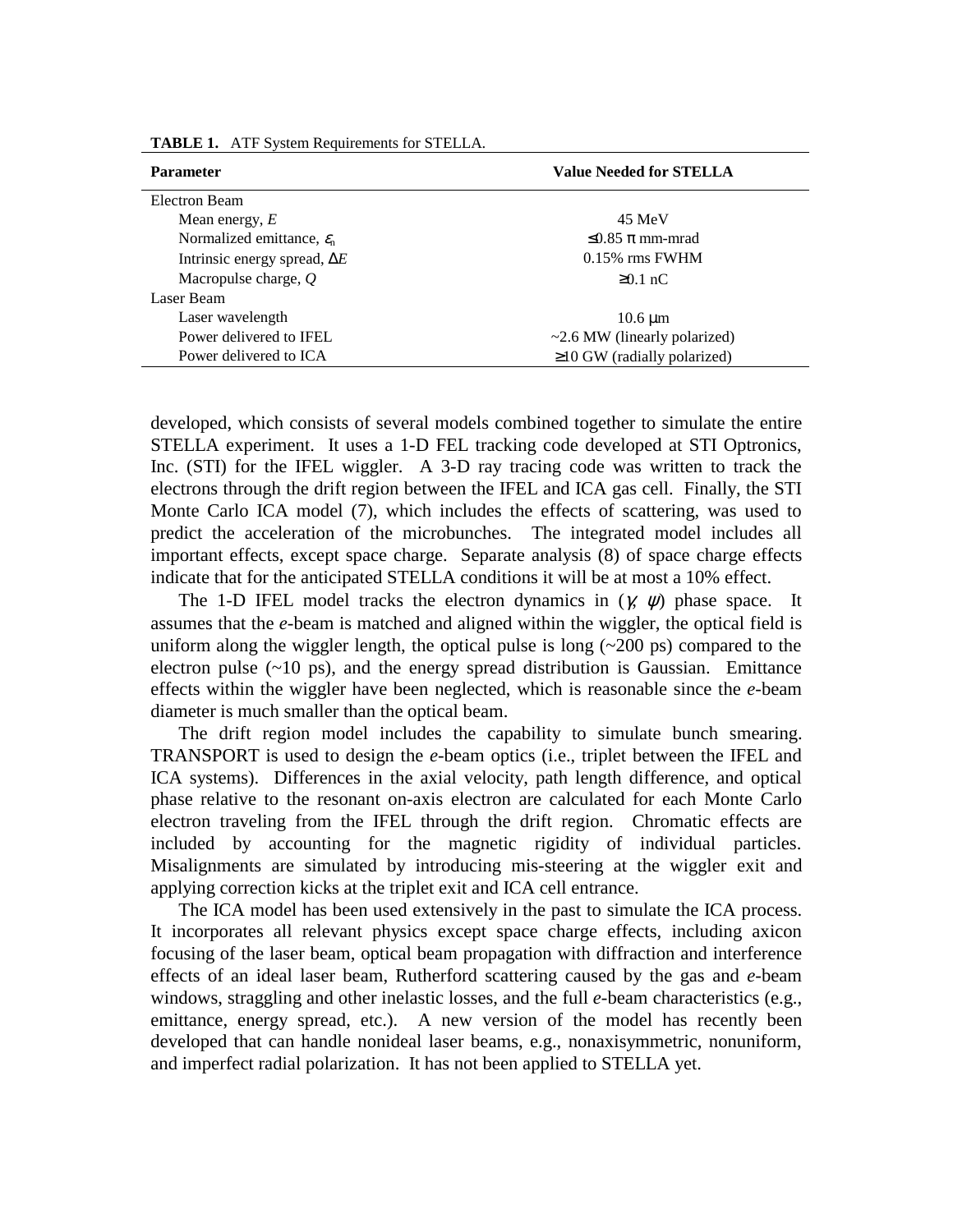## **SENSITIVITY ANALYSIS RESULTS**

The integrated model was run to understand how variations in the different system parameters affect the experiment. The objective is to trap and accelerate the microbunch within a relatively narrow energy range (goal: <5%) while maintaining the original microbunch length (goal:  $\langle 1 \mu m \rangle$ ). During the first phase of the experiment there will be less emphasis on demonstrating high amounts of acceleration; although, with 10 GW delivered to the accelerator, an energy gain of nearly 10 MeV is predicted, corresponding to an acceleration gradient of >150 MeV/m.

For the baseline conditions, the model predicts for 2.6 MW delivered to the IFEL prebuncher a sinusoidal energy modulation of  $\approx \pm 0.55\%$  ( $\pm 0.25$  MeV). At the end of the drift region just before the ICA cell, roughly 50% of the electrons are bunched together with a microbunch length of  $\approx 0.84$  µm FWHM.

There are various effects that can degrade the prebuncher. One major effect is the intrinsic energy spread of the incoming *e*-beam, which directly affects the bunch length as depicted in Fig. 4. A baseline value of 0.15% has been chosen for the experiment.

*E*-beam energy stability affects the phase jitter of the microbunches leaving the IFEL, which can cause problems later in the accelerator because of phase mismatch with the optical field in the ICA cell. The model predicts a detuning of 2.7 radians per % of energy detuning. This implies the need for an energy jitter of  $\leq 0.11\%$ .

Low emittance appears to be less critical for the prebuncher than the accelerator (see below). Emittance degrades the wiggler interaction by reducing the overlap with the laser beam. It also leads to path length differences in the drift region causing bunch smearing.

The prebuncher is also less sensitive to laser power fluctuations. This is demonstrated in Fig. 5. Fluctuation of ±50% are tolerable.

Table 2 summarizes the major sensitivities of the prebuncher.



**FIGURE 4.** Scaling of bunch length with *e*-beam energy spread.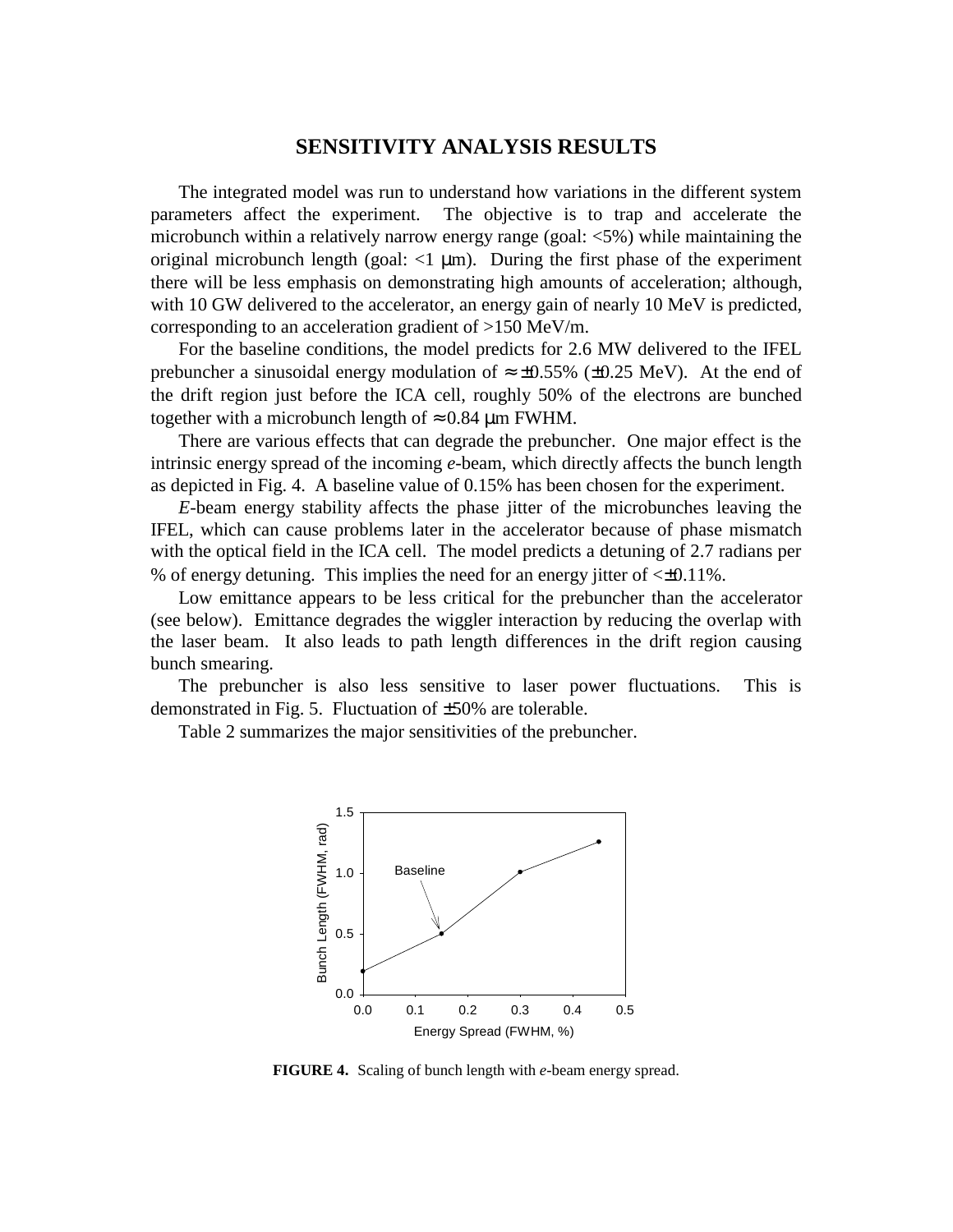

**FIGURE 5.** Scaling of induced energy spread and bunch length with laser power delivered to IFEL (a) Laser-induced energy versus laser power. (b) Bunch length versus laser power.

The baseline predictions for the output of the ICA accelerator are given in Fig. 6. This shows a net energy gain of  $\approx 10$  MeV and bunch length of  $\lt 1$  µm. (The second small peak in Fig. 6(b) is a remnant from the initial prebuncher energy modulation.)

*E*-beam emittance strongly affects the ICA acceleration process. This is shown in Fig. 8. Although the peak energy gain does not change with emittance very much, the width of the energy peak and the bunch length tend to broaden with larger emittance.

In the ICA accelerator, small *e*-beam size and accurate alignment through the gas cell is critical. This is demonstrated in Fig. 8. Note, the laser beam size in the axicon focal region is  $\approx 200$  µm FWHM. Hence, it is important that the *e*-beam diameter along the axicon focal region remain a fraction of this laser beam size in order for all the electrons within the microbunch to experience similar amounts of acceleration. Our goal is to have an *e*-beam diameter of  $\approx 60$  µm.

| <b>Parameter</b>                                | <b>Tolerance</b>                        | <b>Deleterious Effect</b>                                                        |  |
|-------------------------------------------------|-----------------------------------------|----------------------------------------------------------------------------------|--|
| Initial energy spread variance<br>from baseline | $\Delta E/E < 0.3\%$ FWHM               | Bunch smearing                                                                   |  |
| <i>E</i> -beam energy jitter                    | $\Delta E < \pm 0.11\%$                 | Causes bunch to appear at<br>variable phase. Weakly affects<br>bunching.         |  |
| Emittance                                       | $\varepsilon_{0}$ < 2 $\pi$ mm-mrad rms | Bunch smearing in drift region.                                                  |  |
| (Note, ICA requires much<br>smaller emittance.) |                                         | May also reduce IFEL bunching<br>efficiency (not included yet in<br>IFEL model). |  |

|  |  |  |  | TABLE 2. Summary of Major Prebuncher Sensitivities. |
|--|--|--|--|-----------------------------------------------------|
|--|--|--|--|-----------------------------------------------------|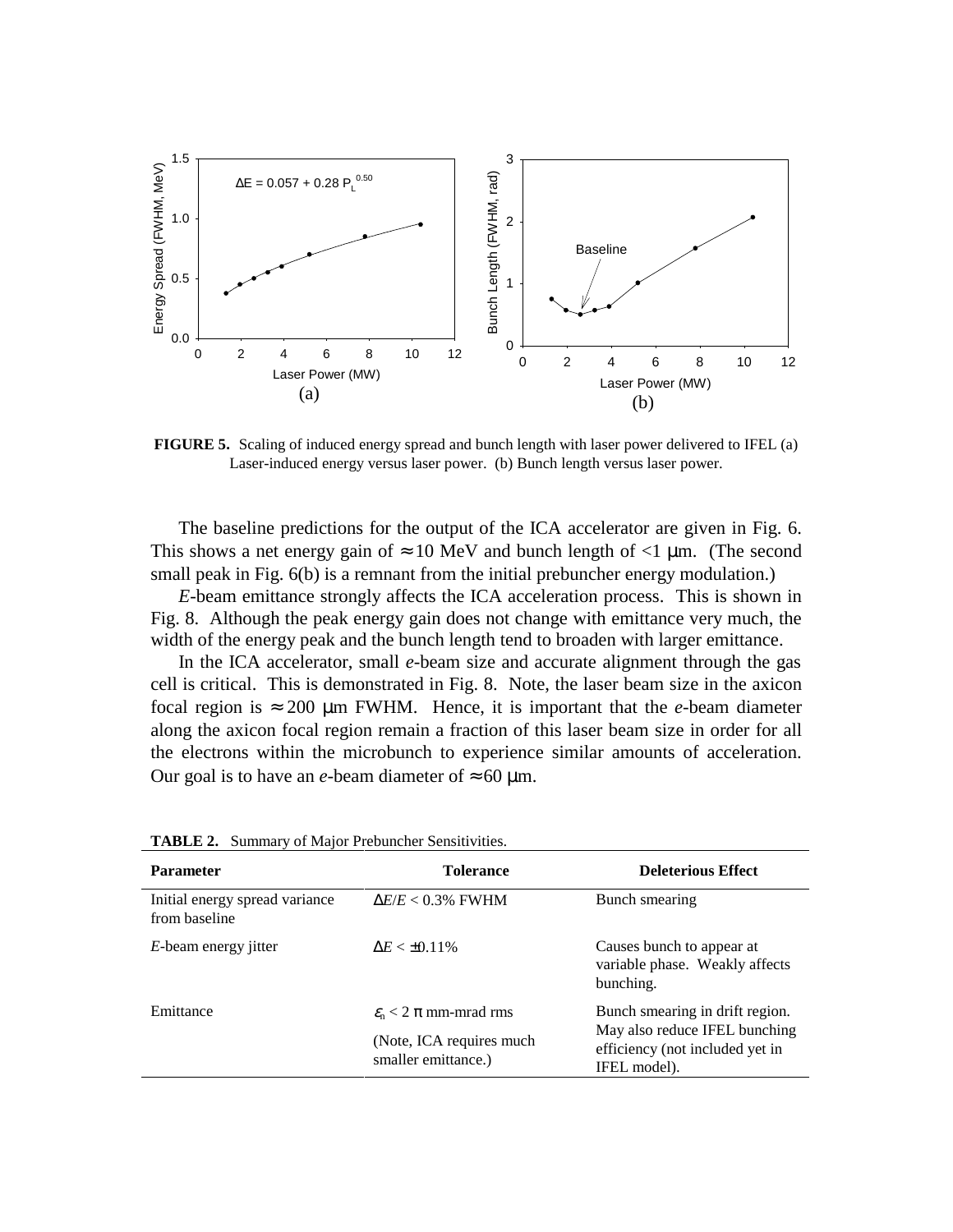

**FIGURE 6.** Output of ICA accelerator for  $E = 45$  MeV,  $\varepsilon_n = 0.5$   $\pi$  mm-mrad rms,  $\Delta E/E = 0.15\%$ FWHM, 1-µm windows, with gas scattering. (a) Energy spectrum. (b) Longitudinal density.



**FIGURE 7**. Scaling of ICA acceleration parameters with *e*-beam emittance.



**FIGURE 8**. Scaling of ICA acceleration parameters with (a) *e*-beam size and (b) displacement.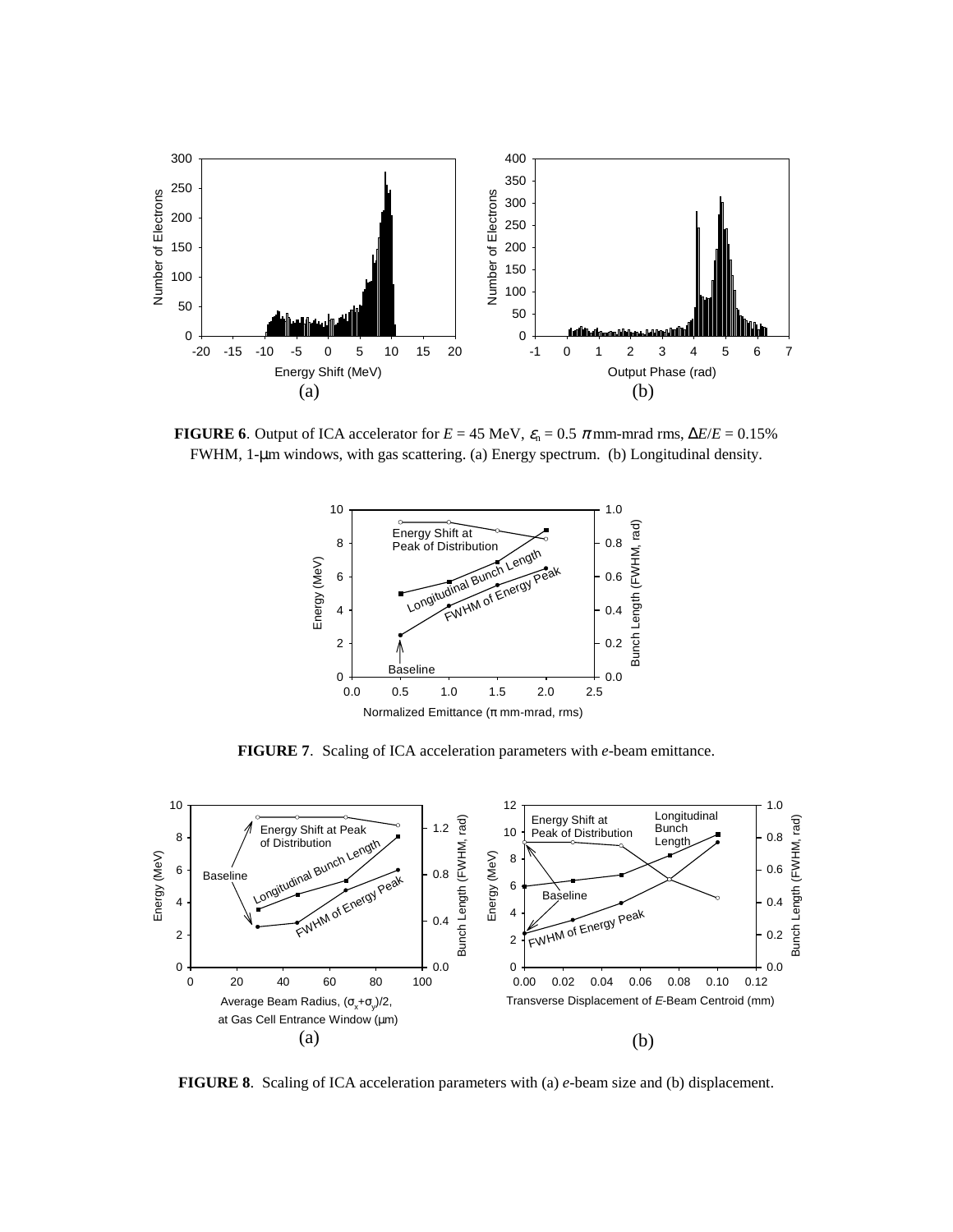

**FIGURE 9**. Variation of ICA acceleration parameters due to phase variation between electron microbunch and laser beam.

Not surprising, it is important to maintain tight control of the microbunch phase relative to the optical field inside the gas cell. Shifts in phase can be caused by fluctuations in the *e*-beam energy and the laser beam path length. Figure 9 shows the sensitivity to phase jitter. Note, in our simulations maximum acceleration and minimum energy spread of the accelerated bunch occurs at a phase value of 6.15 radians.

Based upon the simulations we have established an overall phase jitter tolerance of  $\pm 0.40$  rad ( $\pm 0.64$  µm total path difference). This corresponds to an acceptable laser beam path length jitter of ≈±0.45 µm and *e*-beam energy jitter of ≈±0.11%., assuming these effects add in quadrature because they are uncorrelated.

The ICA process is more tolerant of laser power fluctuations with a tolerance of ±32% being chosen for STELLA.

Table 3 summarizes the major sensitivities of the ICA accelerator.

| <b>Parameter</b>                           | <b>Tolerance</b>                                                                              | <b>Deleterious Effect</b>                                                        |
|--------------------------------------------|-----------------------------------------------------------------------------------------------|----------------------------------------------------------------------------------|
| Emittance                                  | $\varepsilon_n$ < 0.85 $\pi$ mm-mrad rms<br>(Note, more stringent than IFEL)<br>requirement.) | Bunch smearing and loss of<br>overlap with laser beam causes<br>energy smearing. |
| <i>E</i> -beam energy jitter               | $\Delta E < \pm 0.11\%$                                                                       | Causes jitter of initial bunch<br>phasing.                                       |
| Mis-steering of e-beam through<br>gas cell | $\Delta r \leq 25 \text{ }\mu\text{m}$                                                        | Reduces overlap with laser<br>beam.                                              |
| Phase <i>jitter</i>                        | $\Delta l < \pm 0.45$ µm                                                                      | Reduces bunch acceleration and<br>increases bunch energy spread.                 |

**TABLE 3.** Summary of Major ICA Accelerator Sensitivities.